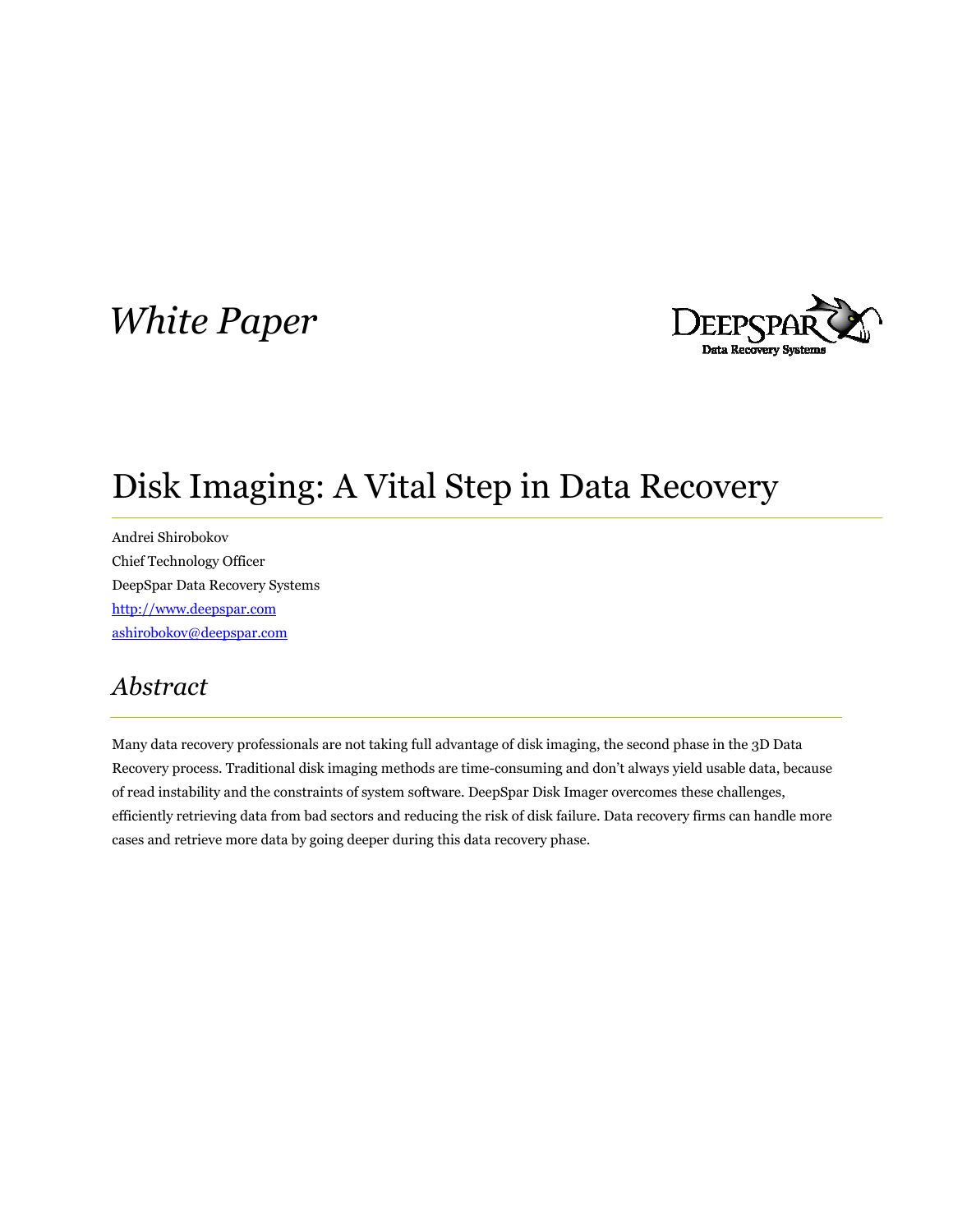# Table of Contents

| $\mathbf{1}$   |  |
|----------------|--|
| $\overline{2}$ |  |
|                |  |
|                |  |
| 3              |  |
|                |  |
|                |  |
|                |  |
|                |  |
|                |  |
| $\overline{4}$ |  |
|                |  |
|                |  |
|                |  |
| 5              |  |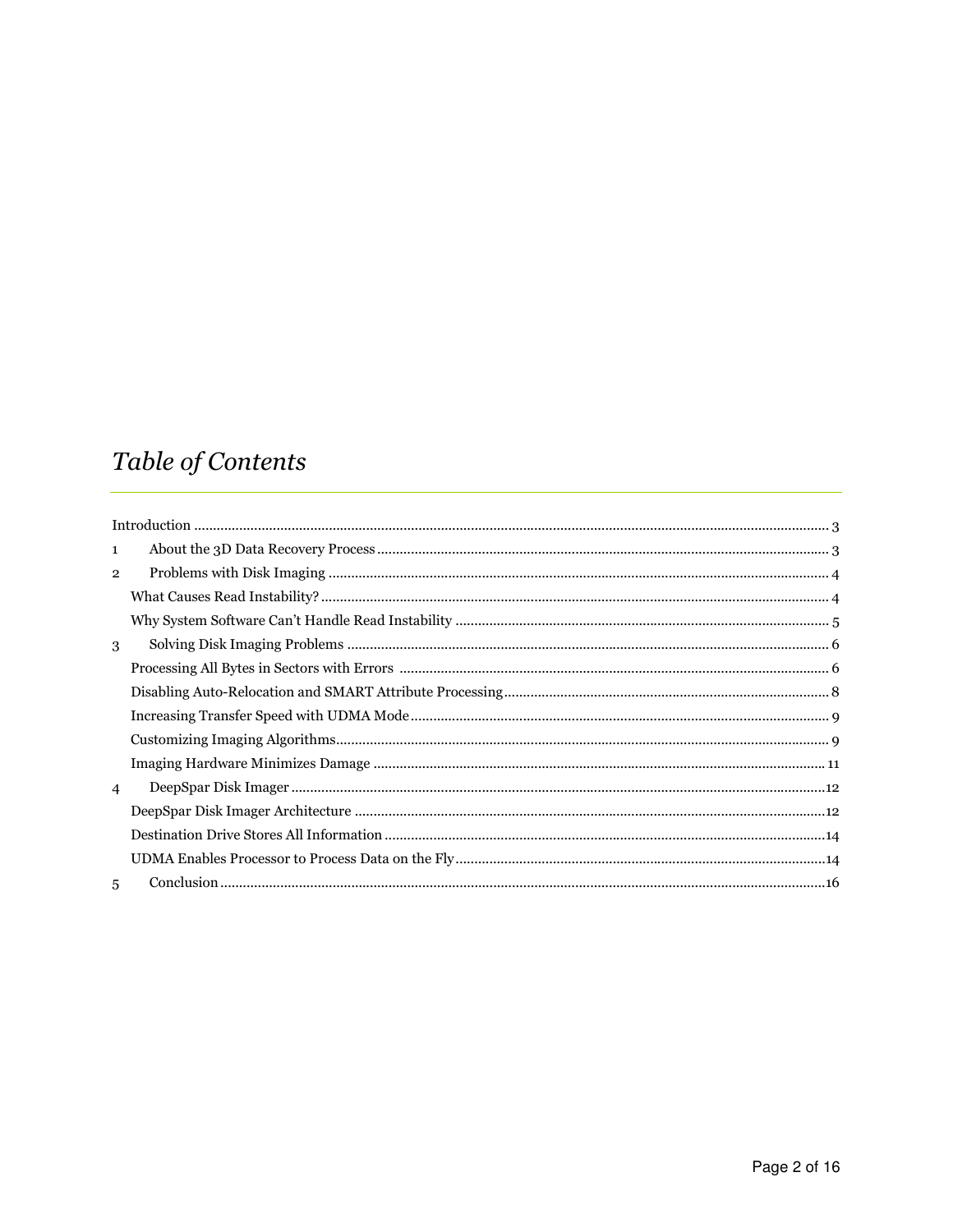# Introduction

Data recovery firms are missing out on data they could retrieve with the complete 3D Data Recovery process. Proper data recovery involves three phases: drive restoration, disk imaging, and data retrieval. But data recovery professionals can face frustrating problems when imaging a damaged disk. The drive may repeatedly stop responding in the middle of copying data. The drive may fail completely because of the stress caused by intensive read processes. Significant portions of data may be left behind in bad sectors.

These issues plague firms that use traditional disk imaging methods. Read instability makes it difficult to obtain consistent data quickly, and system software is not equipped to read bad sectors. However, these problems can be solved with imaging tools that address disk-level issues.

Imaging software bypasses system software and ignores error correction code (ECC), processing each byte of data in bad sectors. Inconsistent data is evaluated statistically to determine the most likely correct value. Faster transfer methods speed up the process, and customizable algorithms allow the data recovery professional to fine-tune each pass. Imaging software provides feedback on the data recovered while imaging is still underway.

Imaging hardware can reset the drive when it stops responding, which minimizes damage from head-clicks and allows the process to run safely without supervision.

DeepSpar Disk Imager incorporates all of these methods, enabling firms to recover more data from previously inaccessible drives, and significantly reducing the imaging time required.

# 1. About the 3D Data Recovery Process

A complete data recovery process includes these three phases:

- 1. Drive Restoration: Damage to the hard disk drive (also referred to as HDD) is diagnosed and repaired as necessary, using a product such as PC-3000 Drive Restoration System by ACE Laboratory Russia. There are three main types of damage:
	- Physical/mechanical damage: Failed heads and other physical problems are often repaired by replacing the damaged hardware with a donor part.
	- Electronic problems: Failed printed circuit boards (PCBs) are replaced with donor PCBs, and the contents of the failed PCB read-only memory (ROM) are copied to the donor.
	- **Firmware failure**: Firmware failures are diagnosed and fixed at the drive level.
- 2. Disk Imaging: The contents of the repaired drive are read and copied to another disk, using a product such as DeepSpar Disk Imager. Disk imaging prevents further data loss caused by working with an unstable drive during the subsequent data retrieval phase.

Drives presented for recovery often have relatively minor physical degradation due to wear from normal use. The wear is severe enough for the drive to stop working in its native system. However, imaging software can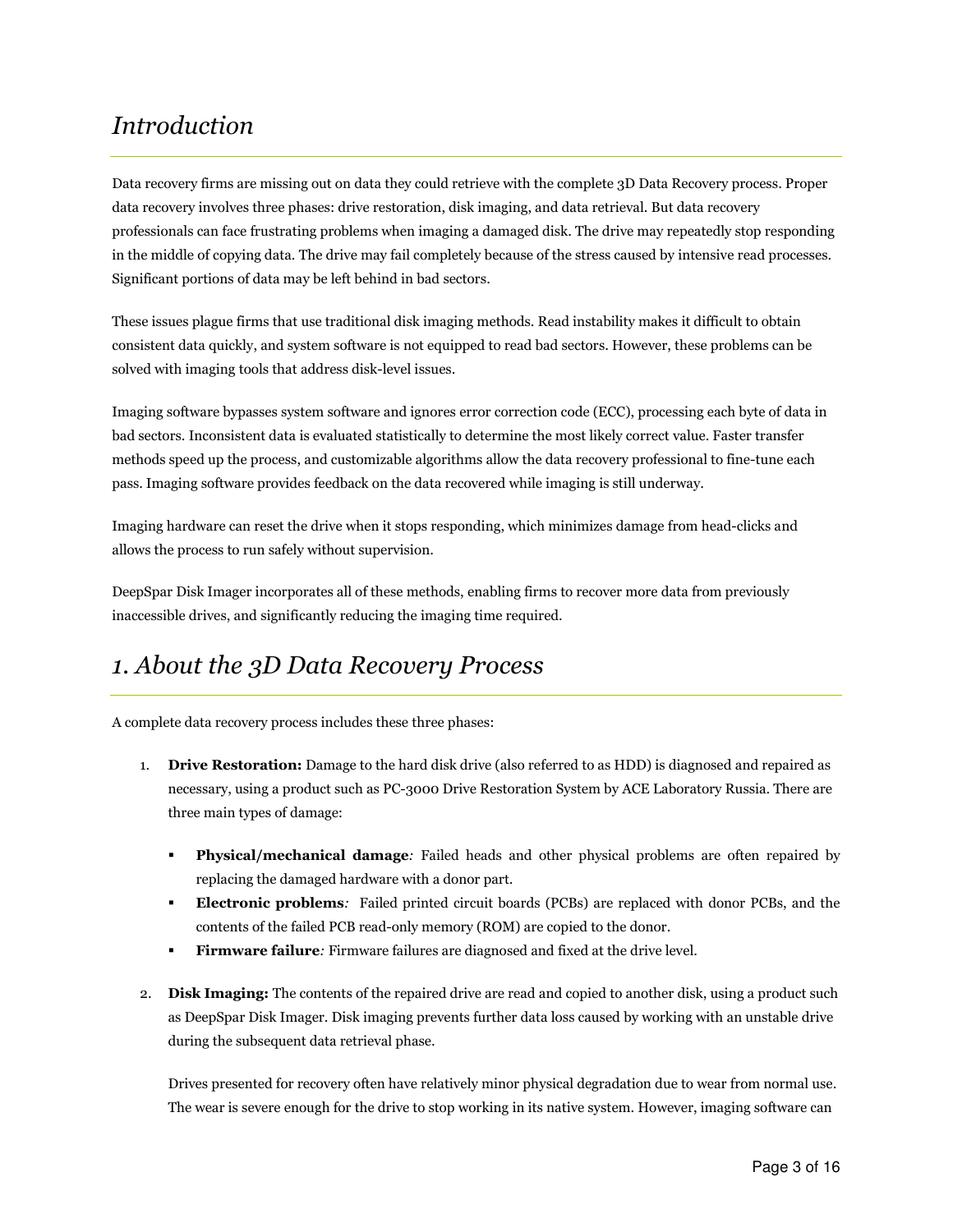work with slightly degraded drives, so part replacement is often not required. In these cases, the data recovery process can skip drive restoration and start with disk imaging.

- 3. Data Retrieval: The original files that were copied onto the image drive are retrieved. Data retrieval can involve these tasks:
	- File system recovery: The recreation of a corrupted file system structure such as a corrupted directory structure or boot sector, due to data loss. This task is accomplished by using a product such as PC-3000 Data Extractor by ACE Laboratory Russia.
	- File verification: Recovered files are tested for potential corruption. DeepSpar provides a file verification tool for this task which generates a report that can be delivered to the client.
	- File repair: If necessary, corrupted files are repaired. Files might be corrupt because data could not be fully restored in previous phases, in which case disk imaging is repeated to retrieve more sectors. File repair is completed, where possible, using vendor-specific tools.

Drive restoration and data retrieval, the first and last phases, are well-serviced by the data recovery industry. Many data recovery companies have the necessary software, hardware, knowledge, and skilled labour to complete these phases. However, the technology for effective disk imaging has been relatively neglected because of its challenges, making it a weak link in the data recovery process. Data recovery firms that skim the surface with traditional imaging methods often miss out on potential revenue.

# 2. Problems with Disk Imaging

Disk imaging is not a trivial task. Degraded drives and drives whose physical defects have been repaired often yield a high read error rate, or *read instability*. Read instability means that multiple readings of the same data tend to yield different results each time. Read instability differs from cases where data originally written in error is read consistently each time, or where a physical scratch makes an entire part of the disk unreadable no matter how many read attempts are made.

## What Causes Read Instability?

Repaired drives may have high read instability for a number of reasons. Donor parts, while nominally identical to the original failed parts, differ slightly due to tolerances in the manufacturing process. The majority of modern hard disk drives are individually tested at the factory and have optimized adaptive parameters burned into the read-only memory. If one or more parts are later replaced, the adaptive parameters are no longer optimized to the new configuration. Because modern drives are fine-tuned to obtain maximum performance and capacity, even small deviations from optimum can introduce a high rate of read errors.

In drives that have not been repaired, physical degradation due to normal use also means that adaptive parameters are no longer optimum, thus leading to read instability. For example, wear in the actuator bearings causes slight deviations in the distance the arm moves across the platter. As a result, the current that was once required to move the actuator to a certain track is no longer sufficient to move the arm precisely. Read errors can also be caused by dust infiltration into the disk drive over the course of its life, which may make the read process electronically noisy.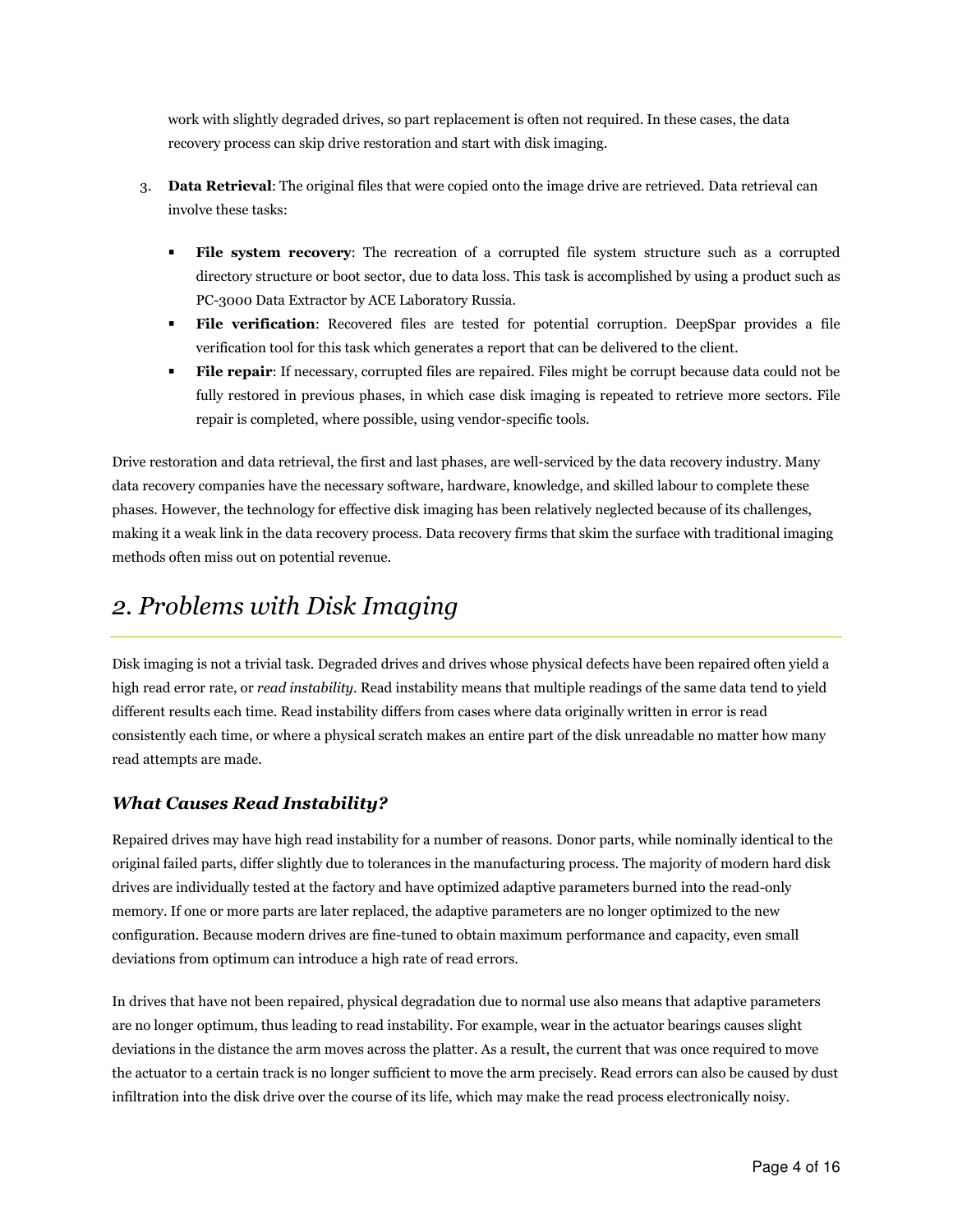The important point is that failed drives tend to have read instability no matter what the reason for failure.

For the purposes of imaging a disk, read instability is not a major obstacle in principle, since each sector can be read several times and statistical methods can be applied to obtain the most likely correct value for each byte. However, because of the way that the basic input/output system (BIOS), operating system (OS), and drive firmware behave, it is impossible to obtain data during drive read instability without specialized hardware and software.

### Why System Software Can't Handle Read Instability

System software consists of a computer's BIOS and OS. The primary reason that computers can't handle read instability without specialized tools is that the system software reads each disk sector presuming that the sector is not corrupted—that is, that the data is read-stable. A sector on a disk typically consists of a header, 512 bytes of data, and error correction code (ECC) bytes (Figure 1). Other bytes are present to facilitate read/write synchronization.

For simplicity, the ECC bytes can be thought of as a checksum to validate data integrity. Most current hard disk drives are Advanced Technology Attachment (ATA) compliant devices. The system software reads the drive sector-by-sector, using the standard ATA read sector command. If a sector has a wrong ECC checksum, it returns no data, just an error, despite the fact that most of the bytes in the sector are likely correct and all are actually readable, even if some of the data is corrupt. The system software is unable to access data byte-by-byte, using other ATA read commands that read data regardless of ECC status.



Figure 1: Example of Sector Format.

The system software reads drives in this way because the mandate of computer architecture is to create a reliable, stable machine that runs at the highest possible speed. The system software cannot allow errors to be propagated from the hard drive to the computer's random access memory (RAM). These errors might be part of an executable file that would then cause the computer to stop responding. Thus, system software has a low tolerance for read instability,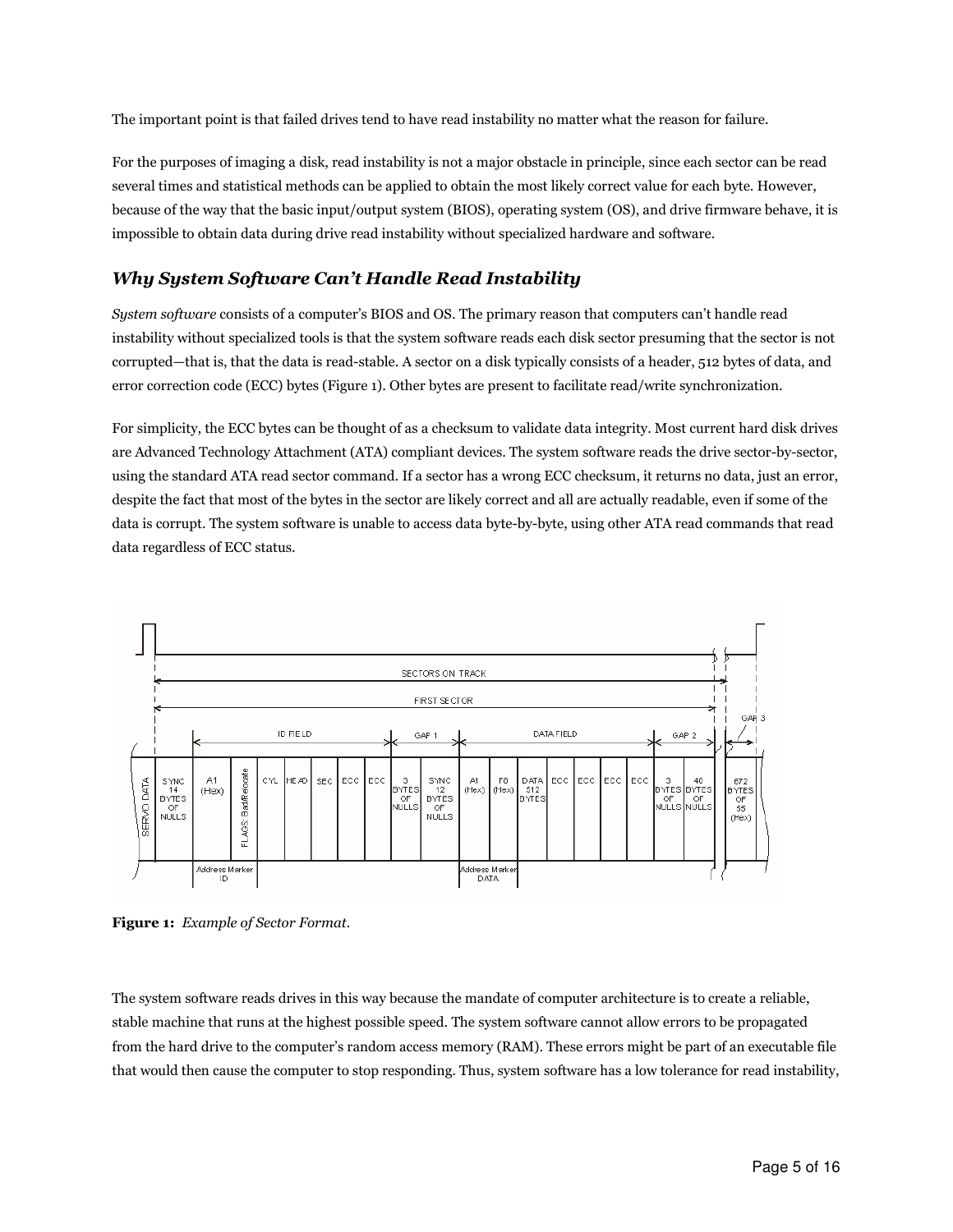and assumes that the drive is working correctly without delving into drive errors except to flag whole sectors as bad and to avoid reading them.

Also, in many cases the system software is unable to handle drive errors, a situation that may cause the system to stop responding.

Using the system software to read a drive is also time-consuming and involves intense drive processing, leading to further wear. This wear increases the likelihood of further disk degradation during the imaging process. See "Processing All Bytes in Sectors with Errors " for more information on how disk imaging is by its nature very demanding on the drive, involving multiple reads on the entire disk and modifying its firmware data. Since progressive disk degradation is common (that is, read instability increases with use), it is desirable to reduce the demands on the drive.

Thus, even a relatively low level of read instability, which is common for drives in recovery, can lead to the computer not being able to read the drive at all, despite the fact that the drive is still readable by other means.

# 3. Solving Disk Imaging Problems

Imaging tools provide custom hardware and software solutions to the challenges of read instability.

### Processing All Bytes in Sectors with Errors

While the system software works well with hard disk drives that are performing correctly, read instability must be dealt with using specialized software that bypasses the BIOS and operating system. This specialized software must be able to use ATA read commands that ignore ECC status. (These commands are only present in the ATA specification for LBA28 mode, though, and are not supported in LBA48.) Also, the software should have the capability of reading the drive error register (Figure 2), which the standard system software doesn't provide access to. Reading the error register allows specialized software to employ different algorithms for different errors. For instance, in the case of the UNC error ("Uncorrectable Data: ECC error in data field, which could not be corrected"), the software can issue a read command that ignores ECC status. In many cases, the AMNF error can be dealt with in a similar way.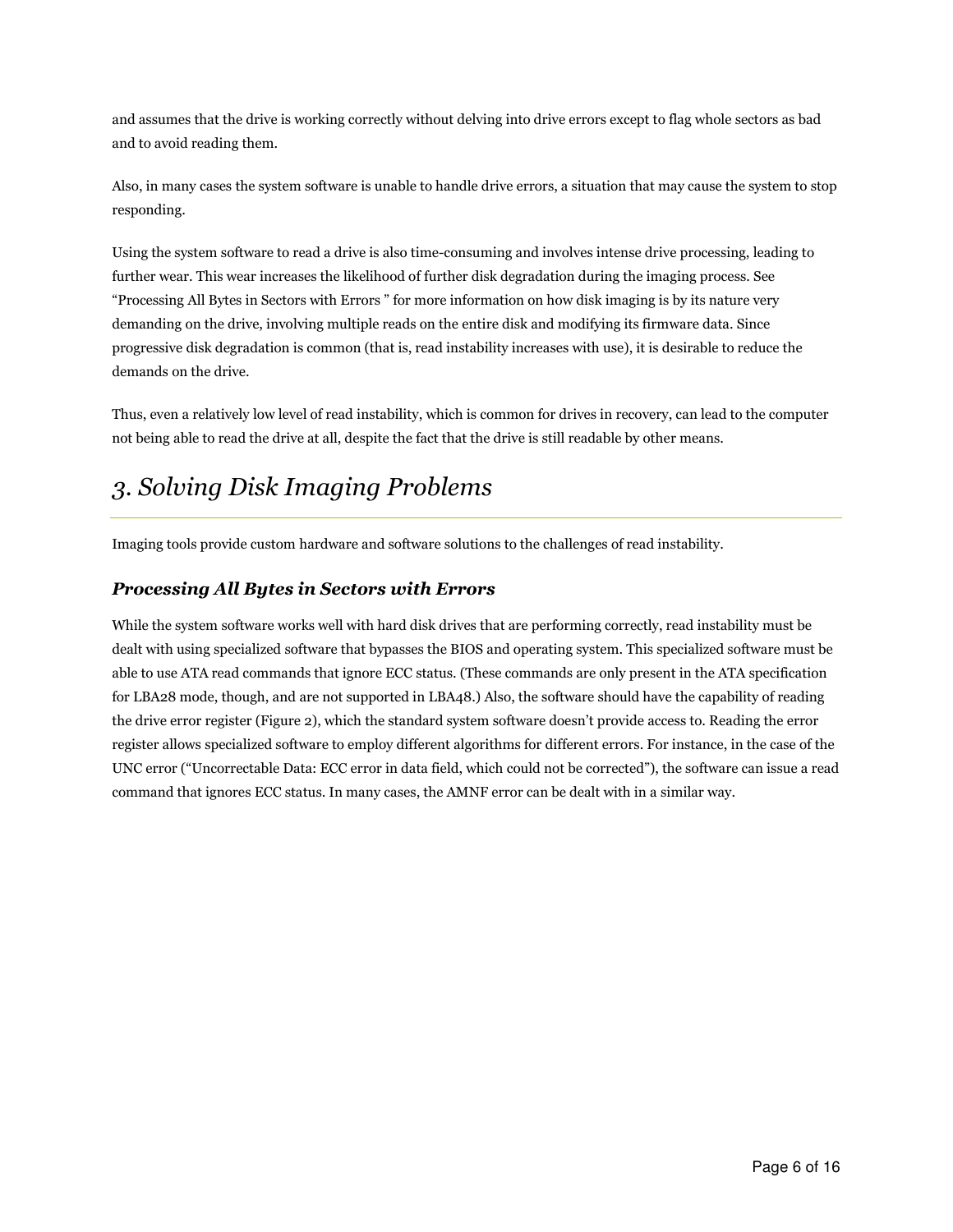| 30000<br>- |      | - | 198 | --- |  |
|------------|------|---|-----|-----|--|
|            | ---- |   |     |     |  |

Bit 0 - Data Address Mark Not Found: During the read sector command, a data address mark was not found after finding the correct ID field for the requested sector (usually a media error or read instability).

Bit 1 - Track 0 Not Found: Track 0 was not found during drive recalibration.

Bit 2 - Aborted Command: The requested command was aborted due to a device status error.

Bit  $3$  - Not used  $(0)$ .

Bit 4 - ID Not Found: The required cylinder, head, and sector could not be found, or an ECC error occurred in the ID field.

Bit  $5$  - Not used  $(0)$ .

Bit 6 - Uncorrectable Data: An ECC error in the data field could not be corrected (a media error or read instability).

Bit 7 - Bad Mark Block: A bad sector mark was found in the ID field of the sector or an Interface CRC error occurred.

#### Figure 2: ATA Error Register

Only when the sector header has been corrupted (an IDNF error) is it unlikely that the sector can be read, since the drive in this case is unable to find the sector. Experience shows, however, that over 90 percent of all problems with sectors are due to errors in the data, not in the header, because the data constitutes the largest portion of the sector. Also, the data area is constantly being rewritten, which increases read instability. Header contents usually stay constant throughout the life of the drive. As a result, over 90 percent of sectors that are unreadable by ordinary means are in fact still readable. Moreover, problem sectors usually have a small number of bytes with errors, and these errors can often be corrected by a combination of multiple reads and statistical methods.

If a sector is read ten times and a particular byte returns the same value eight times out of ten, then that value is statistically likely to be the correct one. More sophisticated statistical techniques can also be useful.

In fact, DeepSpar has encountered situations in which every sector of a damaged drive had a problem. This situation would normally leave the data totally unrecoverable, but with proper disk imaging, these drives were read and corrected in their entirety.

Unfortunately, most imaging tools currently available on the market use system software to access the drive and are therefore extremely limited in their imaging capabilities. These products attempt to read a sector several times in the hope that one read attempt will complete without an ECC error. But this approach is not very successful. For example, if there is even a one percent chance of any byte being read incorrectly, the chances of reading all 512 bytes correctly on one particular read is low (about 0.58 percent). In this case, an average of 170 read attempts would be necessary to yield one successful sector read. As read instability increases, the chances of a successful read quickly become very low. For example, if there were a ten percent chance of reading any byte wrong, an average of 2.7 x 10<sup>23</sup> read attempts would be needed for one successful one. If one read attempt took 1 ms, this number of reads would take 8000 billion years, or many times the age of the universe. No practical number of read attempts will give a realistic chance of success.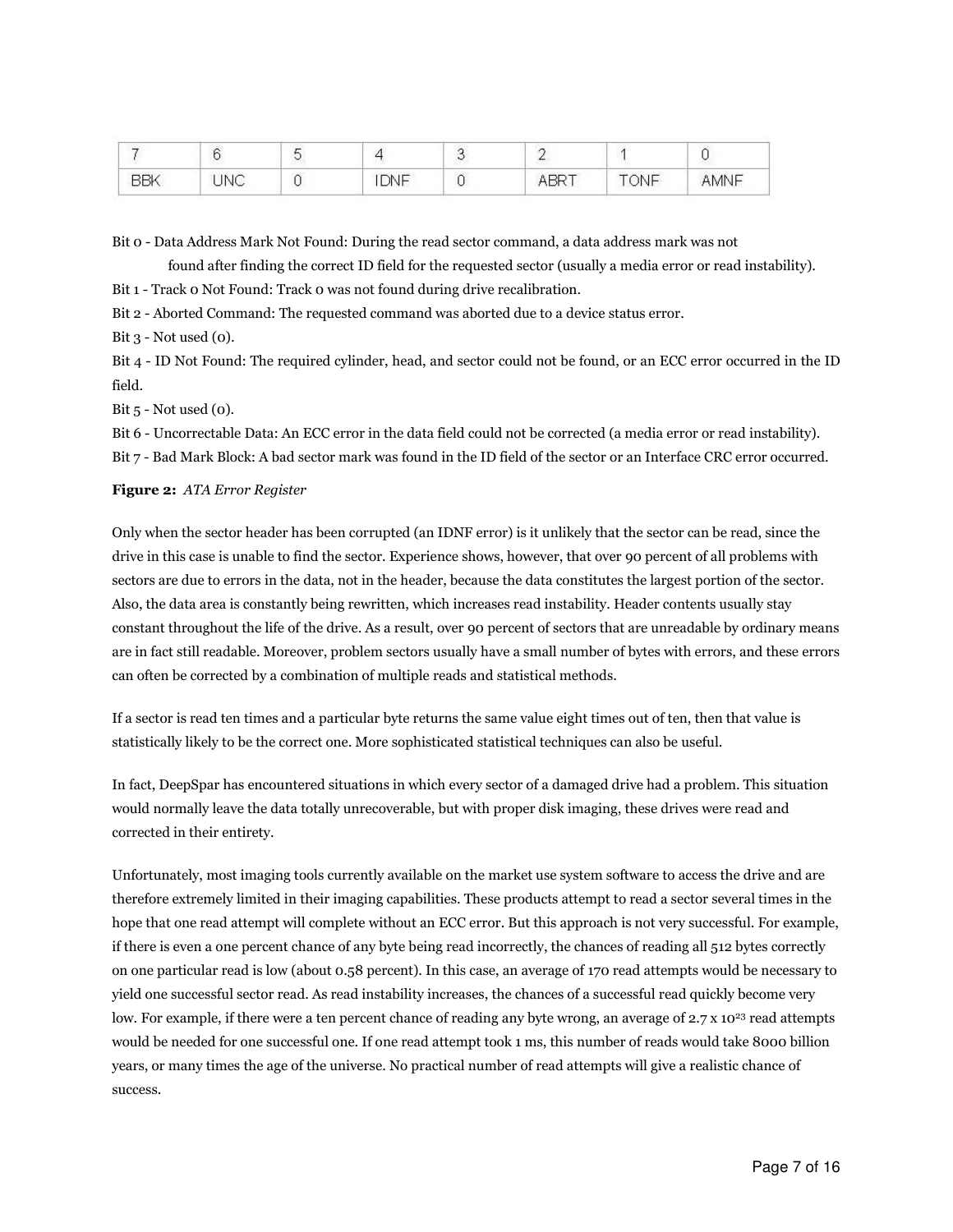However, if imaging software can read while ignoring ECC status, a 10 percent probability of a byte being read in error is not an issue. In 10 reads, very few bytes will return less than seven or eight consistent values, making it virtually certain that this value is the correct one. Thus, imaging software that bypasses the system software can deal with read instability much more easily.

### Disabling Auto-Relocation and SMART Attribute Processing

While the methods outlined in the previous section go a long way to obtaining an image of the data, other problems remain.

When drive firmware identifies a bad sector, it may remap the sector to a reserved area on the disk that is hidden from the user (Figure 3). This remapping is recorded in the drive defects table (G-list). Since the bad sector could not be read, the data residing in the substitute sector in the reserved area is not the original data. It might be null data or some other data in accordance with the vendor-specific firmware policy, or even previously remapped data in the case where the G-list was modified due to corruption.

Moreover, system software is unaware of the remapping process. When the drive is asked to retrieve data from a sector identified as bad, the drive firmware may automatically redirect the request to the alternate sector in the reserved area, without notifying the system before the error is returned. This redirection occurs despite the fact that the bad sector is likely still readable and only contains a small number of bytes with errors.



Figure 3: G-List Remapping

This process performed by drive firmware is known as bad sector auto-relocation. This process can and should be turned off before the imaging process begins. Auto-relocation on a drive with read instability not only obscures instances when non-original data is being read, it is also time-consuming and increases drive wear, possibly leading to increased read instability.

Effective imaging software should be able to turn off auto-relocation so that it can identify problem sectors for itself and take appropriate action, which ensures that the original data is being read.

Unfortunately, the ATA specification does not have a command to turn off auto-relocation. Therefore imaging software should use vendor-specific ATA commands to do this.

A similar problem exists with Self-Monitoring Analysis and Reporting Technology (SMART) attributes. The drive firmware constantly recalculates SMART attributes and this processing creates a large amount of overhead that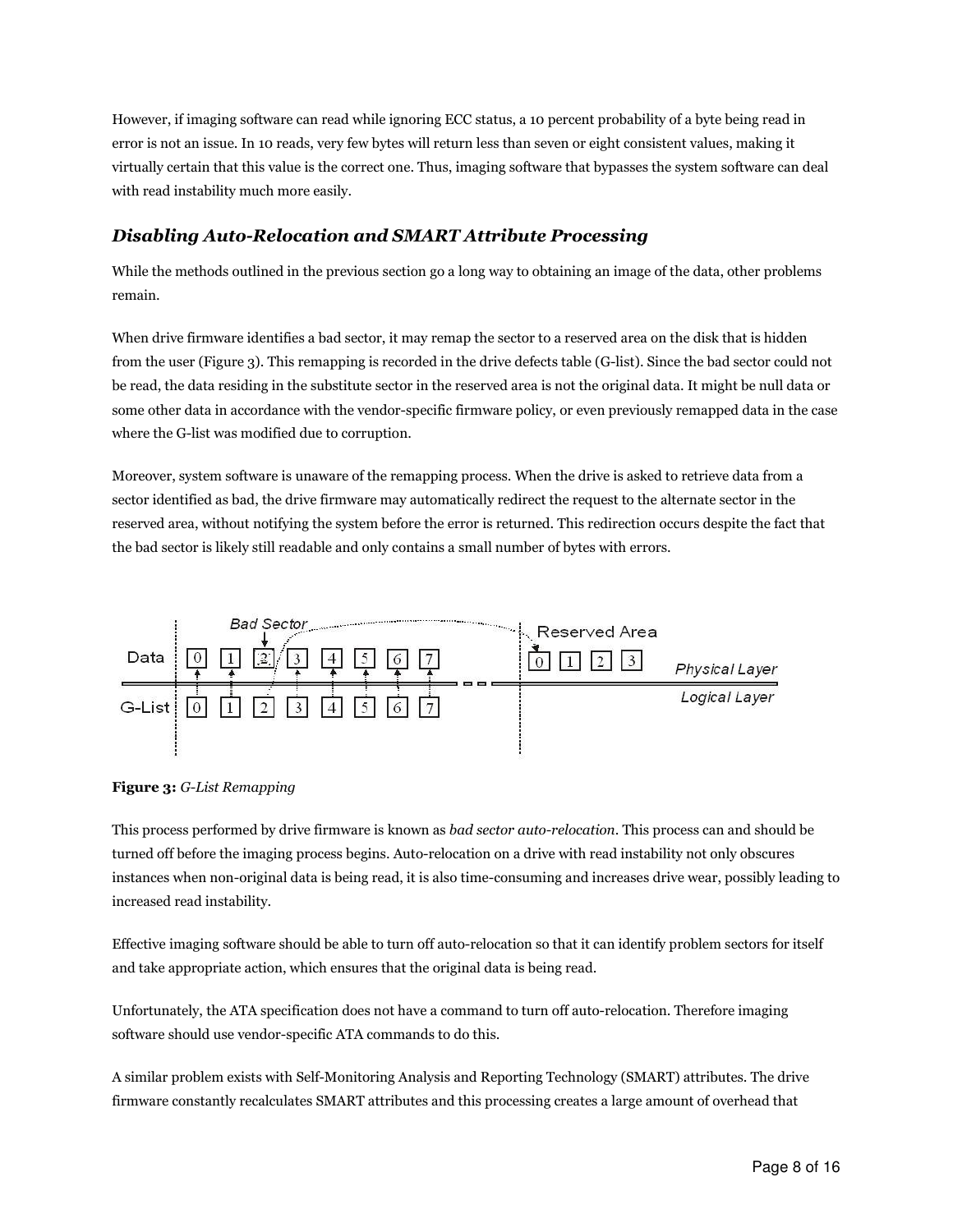increases imaging time and the possibility of further drive degradation. Imaging software should be able to disable SMART attribute processing.

Other drive preconfiguration issues exist, but auto-relocation and SMART attributes are among the most important that imaging software should address.

### Increasing Transfer Speed with UDMA Mode

Modern computers are equipped with drives and ATA controllers that are capable of the Ultra Direct Memory Access (UDMA) mode of data transfer. With Direct Memory Access (DMA), the processor is freed from the task of data transfers to and from memory. UDMA can be thought of as an advanced DMA mode, and is defined as data transfer occurring on both the rise and fall of the clock pulse, thus doubling the transfer speed compared to ordinary DMA. Both DMA and UDMA modes are in contrast to the earlier Programmed Input Output (PIO) mode in which the processor must perform the data transfer itself. Faster UDMA modes also require an 80-pin connector, instead of the 40-pin connector required for slower UDMA and DMA.

The advantages are obvious. Not only does UDMA speed up data transfer, but the processor is free to perform other tasks.

While modern system software is capable of using UDMA, imaging software should be able to use this data transfer mode on a hardware-level (bypassing system software) as well. If the source and destination drives are on separate IDE channels, read and write transfers can occur simultaneously, doubling the speed of the imaging process. Also, with the computer processor free, imaged data can be processed on the fly. These two advantages can only be achieved if the imaging software handles DMA/UDMA modes, bypassing system software. Most imaging tools currently available on the market use system software to access the drive and so don't have these advantages.

## Customizing Imaging Algorithms

Consider the following conflicting factors involved in disk imaging:

- A high number of read operations on a failed drive increase the chances of recovering all the data, and decrease the number of probable errors in that data.
- Intensive read operations increase the rate of disk degradation and increase the chance of catastrophic drive failure during the imaging process.
- Imaging a drive can take a long time (for example, one to two weeks) depending on the intensity of the read operations. Customers with time-sensitive needs may prefer to rebuild data themselves rather than wait for recovered data.

Clearly these points suggest the idea of an imaging algorithm that maximizes the probable data recovered for a given total read activity, taking into account the rate of disk degradation and the probability of catastrophic drive failure. However, no universal algorithm exists. A good imaging procedure depends on such things as the nature of the drive problem, and the characteristics of the vendor-specific drive firmware. Moreover, a client is often interested in a small number of files on a drive and is willing to sacrifice the others to maximize the possibility of recovering those few files. To meet these concerns, the judgement of the imaging tool operator comes into play.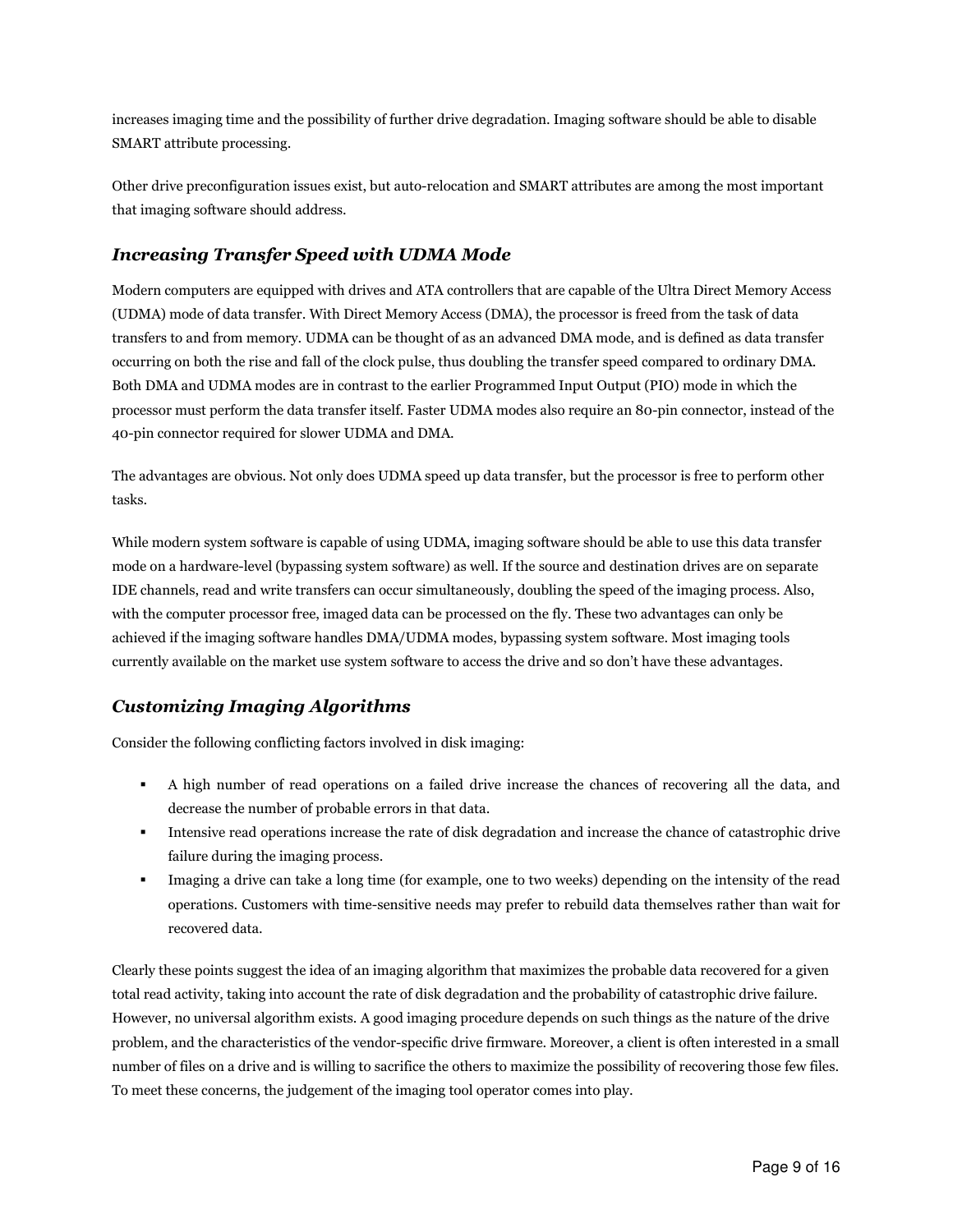Drive imaging can consist of multiple read passes. A pass is one attempt to read the entire drive, although problem sectors may be read several times on a pass or not at all, depending on the configuration. The conflicting considerations mentioned above suggest that different algorithms, or at least different parameter values, should be used on each pass.

The first pass could be configured to read only error-free sectors. There is a fair possibility that the important files can be recovered faster in this way in just one pass. Moreover, this pass will not be read-intensive since only good sectors are read and the more intensive multiple reads needed to read problem sectors are avoided. This configuration reduces the chances of degrading the disk further during the pass (including the chances of catastrophic drive failure) while having a good chance at recovering much of the data.

Second and subsequent passes can then incrementally intensify the read processes, with the knowledge that the easily-readable data have already been imaged and are safe. For instance, the second pass may attempt multiple reads of sectors with the UNC or AMNF error (Figure 2). Sectors with the IDNF error are a less promising case, since the header could not be read and hence the sector could not be found. However, even in this case multiple attempts at reading the header might result in a success, leading to the data being read. Successful data recovery of sectors with different errors depends on the drive vendor. For example, drives from some vendors have a good recovery rate with sectors with the IDNF error, while others have virtually no recovery. Prior experience comes into play here, and the software should be configurable to allow different read commands and a varying number of reread attempts after encountering a specific error (UNC, AMNF, IDNF, or ABRT).

Drive firmware often has vendor-specific error-handling routines of its own that cannot be accessed directly by the system. While you may want to minimize drive activity to speed up imaging and prevent further degradation, drive firmware increases that activity and slows down the process when faced with read instability. To minimize drive activity, imaging software must implement a sector read timeout, which is a user-specified time before a reset command is sent to the drive to stop processing the current sector.

For example, you notice that good sectors are read in 10 ms. If this is a first pass, and your policy is to skip problem sectors at this point, the read timeout value might be 20 ms. If 20 ms have elapsed and the data has not yet been read, the sector is clearly corrupted in one way or another and the drive firmware has invoked its own error-handling routines. In other words, a sector read timeout can be used to identify problem sectors. If the read timeout is reached, the imaging software notes the sector and sends a reset command. After the drive cancels reading the current sector, the read process continues at the next sector.

By noting the sectors that timeout, the software can build up a map of problem sectors. The imaging algorithm can use this information during subsequent read passes.

In all cases the following parameters should be configurable:

- Type of sectors read during this pass
- Type of read command to apply to a sector
- Number of read attempts
- Number of sectors read per block
- Sector read timeout value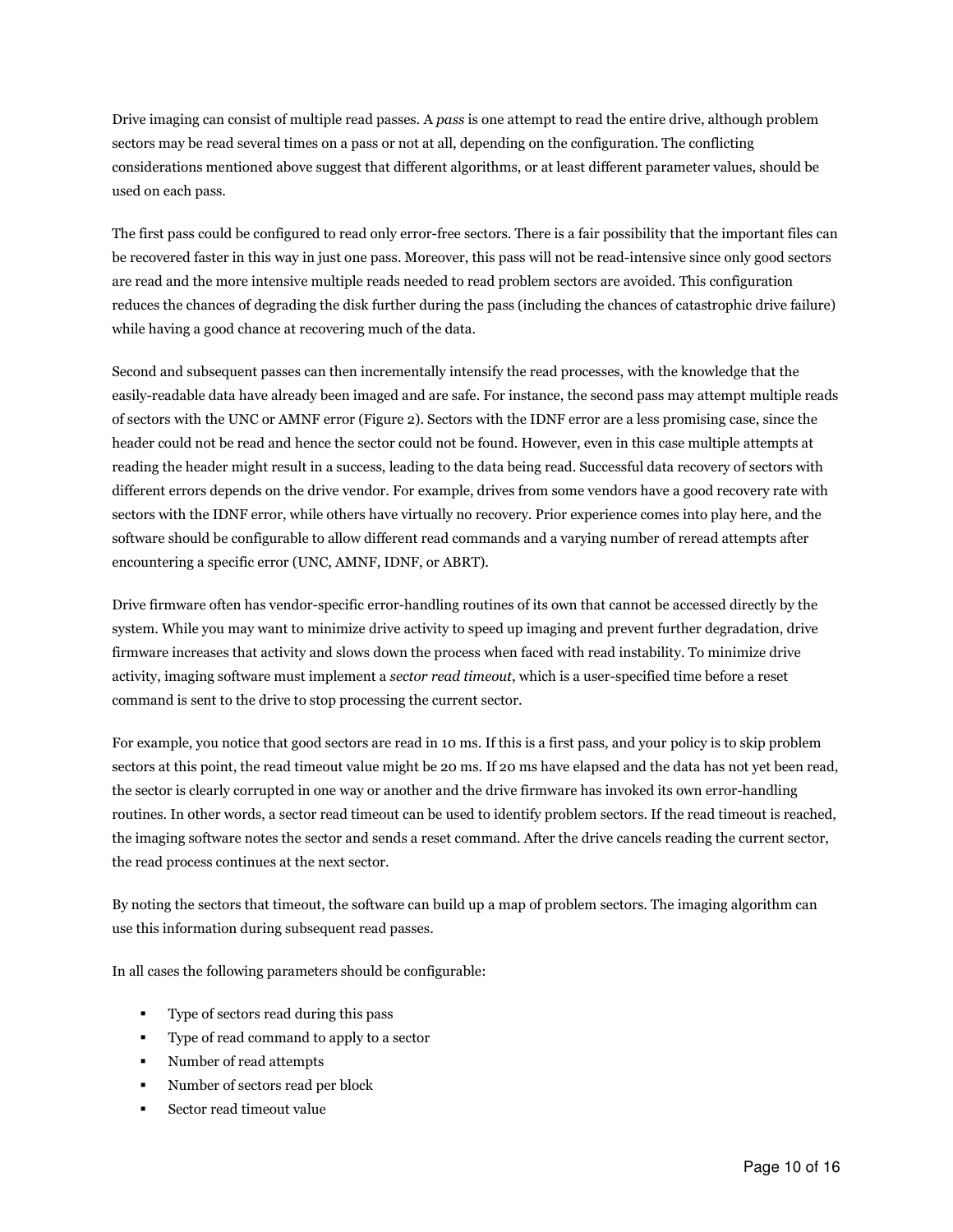- Drive ready timeout value
- Error-handling algorithm for problem sectors

Other parameters may also be configurable but this list identifies the most critical ones.

### Imaging Hardware Minimizes Damage

In addition to the software described above, data recovery professionals also need specialized hardware to perform imaging in the presence of read instability. Drive firmware is often unstable in the presence of read instability, which may cause the drive to stop responding. To resolve this issue, the imaging system must have the ability to control the IDE reset line if the drive becomes unresponsive to software commands. Since modern computers are equipped with ATA controllers that do not have ability to control the IDE reset line, this functionality must be implemented with a specialized hardware. In cases where a drive does not even respond to a hardware reset, the hardware should also be able to repower the drive to facilitate a reset.

If the system software cannot deal with an unresponsive hard drive, it will also stop responding, requiring you to perform a manual reboot of the system each time in order to continue the imaging process. This issue is another reason for the imaging software to bypass the system software.

Both of these reset methods must be implemented by hardware but should be under software control. They could be activated by a drive ready timeout. Under normal circumstances the read timeout sends a software reset command to the drive as necessary. If this procedure fails and the drive ready timeout value is reached, the software directs the hardware to send a hardware reset, or to repower the drive. A software reset is least taxing on the disk drive and the repower method is most taxing. A software reset minimizes drive activity while reading problem sectors, which reduces additional wear. A hardware reset or the repower method deals with an unresponsive hard drive.

Moreover, because reset methods are under software control via the user-configurable timeouts, the process is faster and there is no need for constant user supervision.

The drive ready timeout can also reduce the chances of drive self-destruction due to head-clicks, which is a major danger in drives with read instability. Head-clicks are essentially a firmware exception in which repeated improper head motion occurs, usually of large amplitude leading to rapid drive self-destruction. Head-clicks render the drive unresponsive and thus the drive ready timeout is reached and the software shuts the drive down, hopefully before damage has occurred. A useful addition to an imaging tool is the ability to detect head-clicks directly, so it can power down the drive immediately without waiting for a timeout, thus virtually eliminating the chances of drive loss.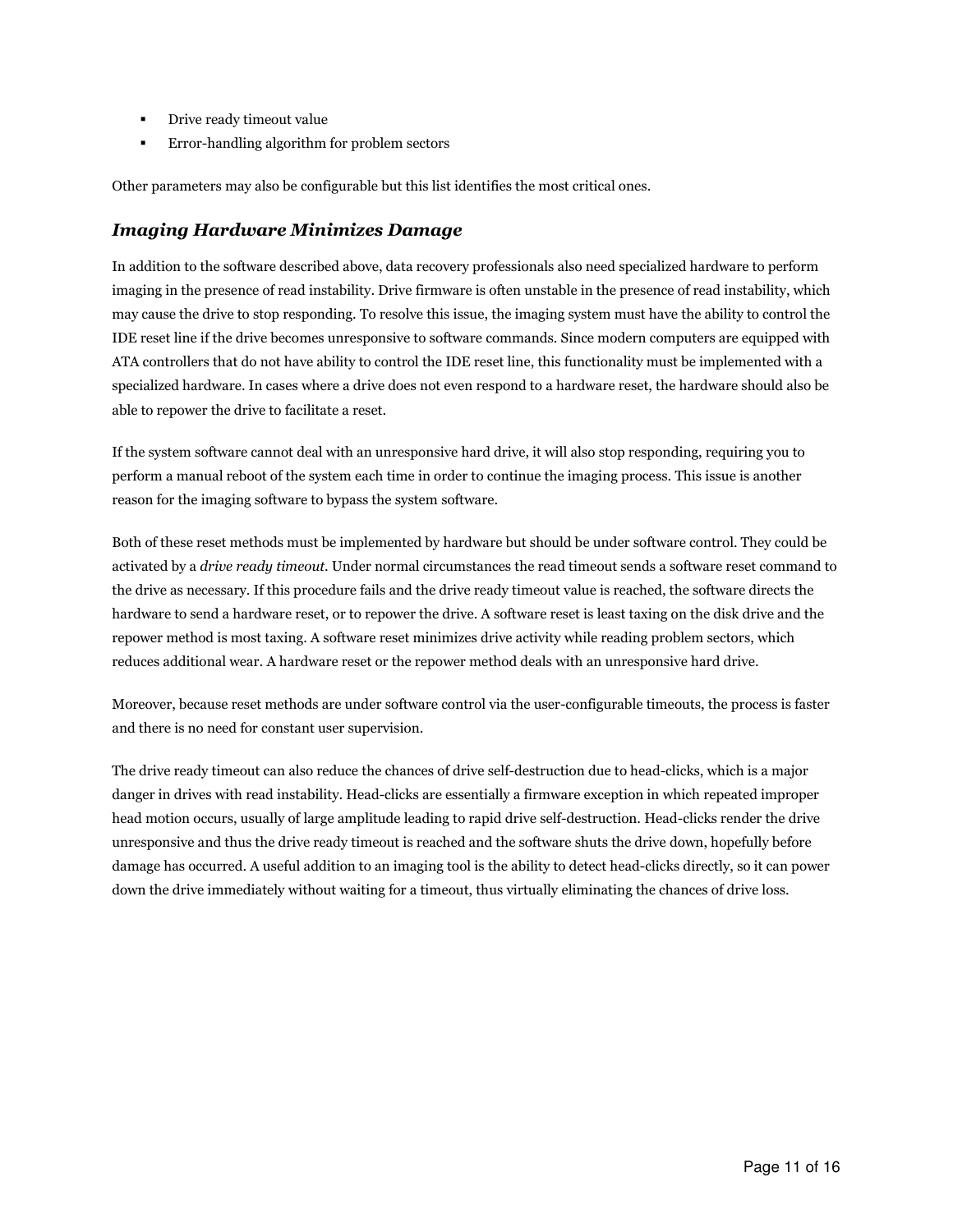# 4. DeepSpar Disk Imager

Clearly, many factors need to be taken into consideration if an imaging tool is to approach the maximum possible imaging effectiveness using current technology. DeepSpar Disk Imager successfully incorporates all the functionality described thus far, and also incorporates additional features that further enhance its performance.

## DeepSpar Disk Imager Architecture

Figure 4 shows a schematic of the product system configuration. The host system can be any modern computer, or even just a motherboard with a keyboard and a monitor. The DeepSpar Disk Imager hardware module sits between the source drive and the host computer. A single IDE cable connects the host computer, the hardware module, and the source drive. The system boots with the DeepSpar Disk Imager software from the flash memory of the hardware module. The interconnection of the DeepSpar Disk Imager hardware module allows it to send hardware resets and repower the source drive without resetting the entire system.



Figure 4: System architecture. A single IDE cable connects the computer, the DeepSpar Disk Imager hardware, and the source drive.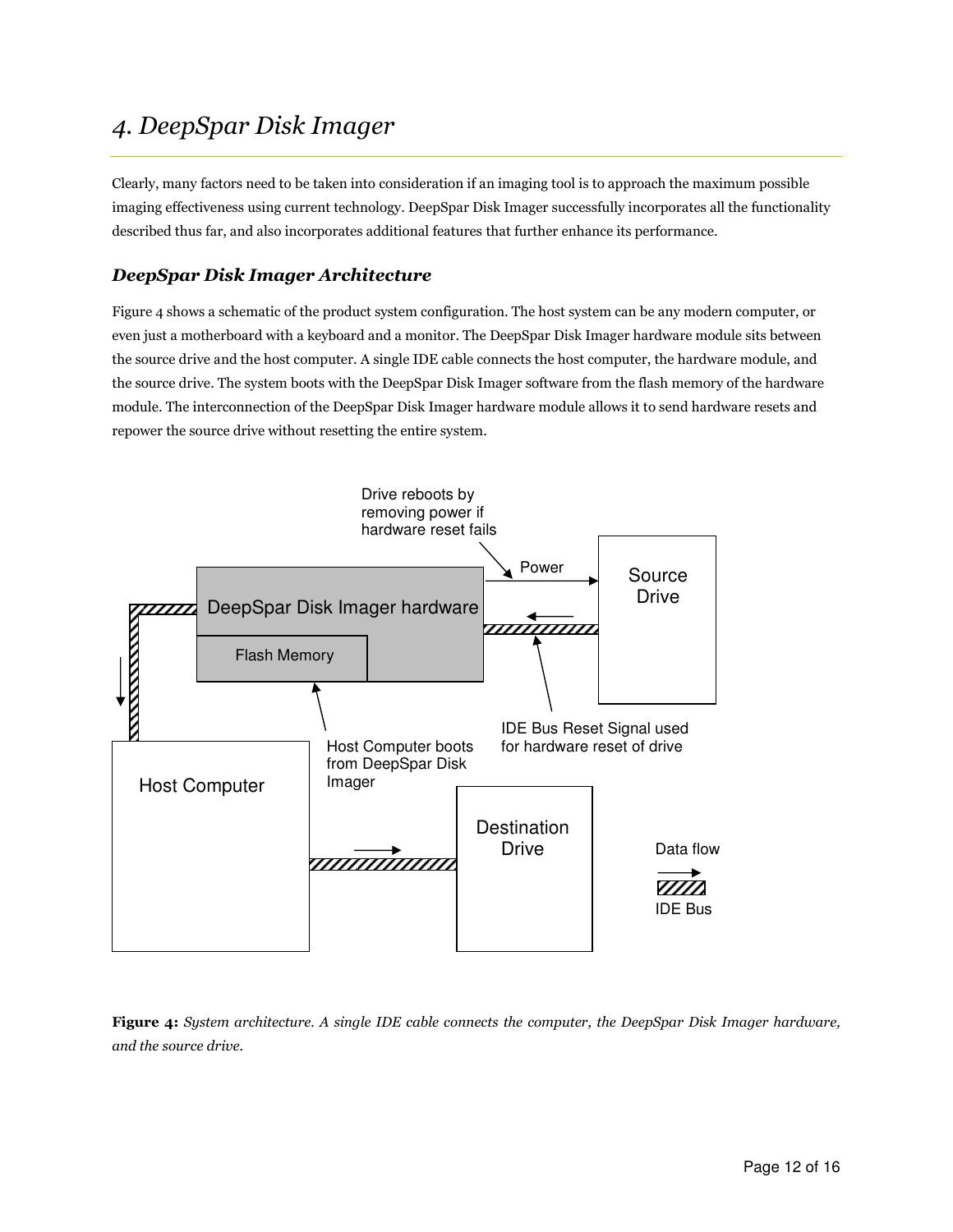The imaging software is written in assembly language, bypassing the system software. This approach was chosen for its low overhead and high performance, and also reduces the load on the drive. The software addresses all issues discussed earlier:

- **Preconfigures the drive**
- **Implements sector read and drive ready timeouts**
- **Bypasses system software**
- Uses UDMA mode with simultaneous (overlapped) read/write operations. In this mode, disk imaging speed can come close to the drive maximum read access speed—that is, the speed of a surface verification.
- Runs efficiently while unsupervised, with minimal risk of drive self-destruction
- Uses a flexible algorithm with many configurable parameters to customize the process based on prior experience, and the needs of each particular job

|                         | Imaging Source Destination View Help Exit                                                       |     |
|-------------------------|-------------------------------------------------------------------------------------------------|-----|
|                         | Available Imaging Configurations                                                                |     |
| ,,,                     |                                                                                                 | n a |
| <b><i><b>BB</b></i></b> | CONFIGURATION: Secondary Pass  v                                                                | 88  |
| <b>BBB</b>              | Imaging Direction: O Forward © Backward<br><b>Cancel</b>                                        | m   |
| 111                     | Apply to the following sectors in Map:                                                          | m   |
| 888                     | UNC or AMNF Errors $ \mathbf{v} $   Unprocessed Sectors $ \mathbf{v} $<br>OK                    | п   |
| 888                     | Not Defined $ \mathbf{v} $   Read Timeout $ \mathbf{v} $                                        |     |
|                         | Read Procedure $\mathbf{v}$ Standard Read with 1 attempts                                       |     |
|                         | Read Timeout: 1000 ms Block Size: 120 sectors                                                   | m   |
| 888)                    | Timeout Reset Procedure: Drive Software Reset v                                                 | W.  |
| $ 000\rangle$           | Skip blocks of sectors with Timeout                                                             |     |
| 000                     | Instruct the Drive to use Internal Read Retries                                                 |     |
| 000<br>000              | □ Force to use PIO mode instead of DMA/UDMA modes                                               |     |
|                         | IMAGING ALGORITHM:                                                                              |     |
| 000                     | $\  \text{If }  \mathbf{v} $ Get sector with   UNC or AMNF Errors $\  \mathbf{v} \ $            |     |
| 000                     | Then  v  Read Ignoring ECC 10 times                                                             |     |
| 000<br>000<br>000       | $\  \text{If }  \mathbf{v} $ Get 100 consecutive sectors   No Data Retrieved $\  \mathbf{v} \ $ |     |
|                         | $ Then \mathbf{v} $ Jump over 10000 sectors                                                     |     |
| Ima                     | $  \text{If }  \mathbf{v} $ Get 300 consecutive sectors Read Timeout $ \mathbf{v} $             |     |
| Ima                     | $\vert$ Then $\vert \mathbf{v} \vert$ Stop Imaging                                              |     |
| Ina                     | $  \text{ If }   \mathbf{v}  $ --------- < No Event Defined> ---------                          |     |
| Exe                     | Then $ \mathbf{v} $ --------- < No Action Defined> ---------                                    |     |
| LBA                     |                                                                                                 |     |
|                         |                                                                                                 |     |

Figure 5: A DeepSpar Disk Imager dialog box showing configurable parameters of the imaging algorithm. The user can select various event-action scenarios.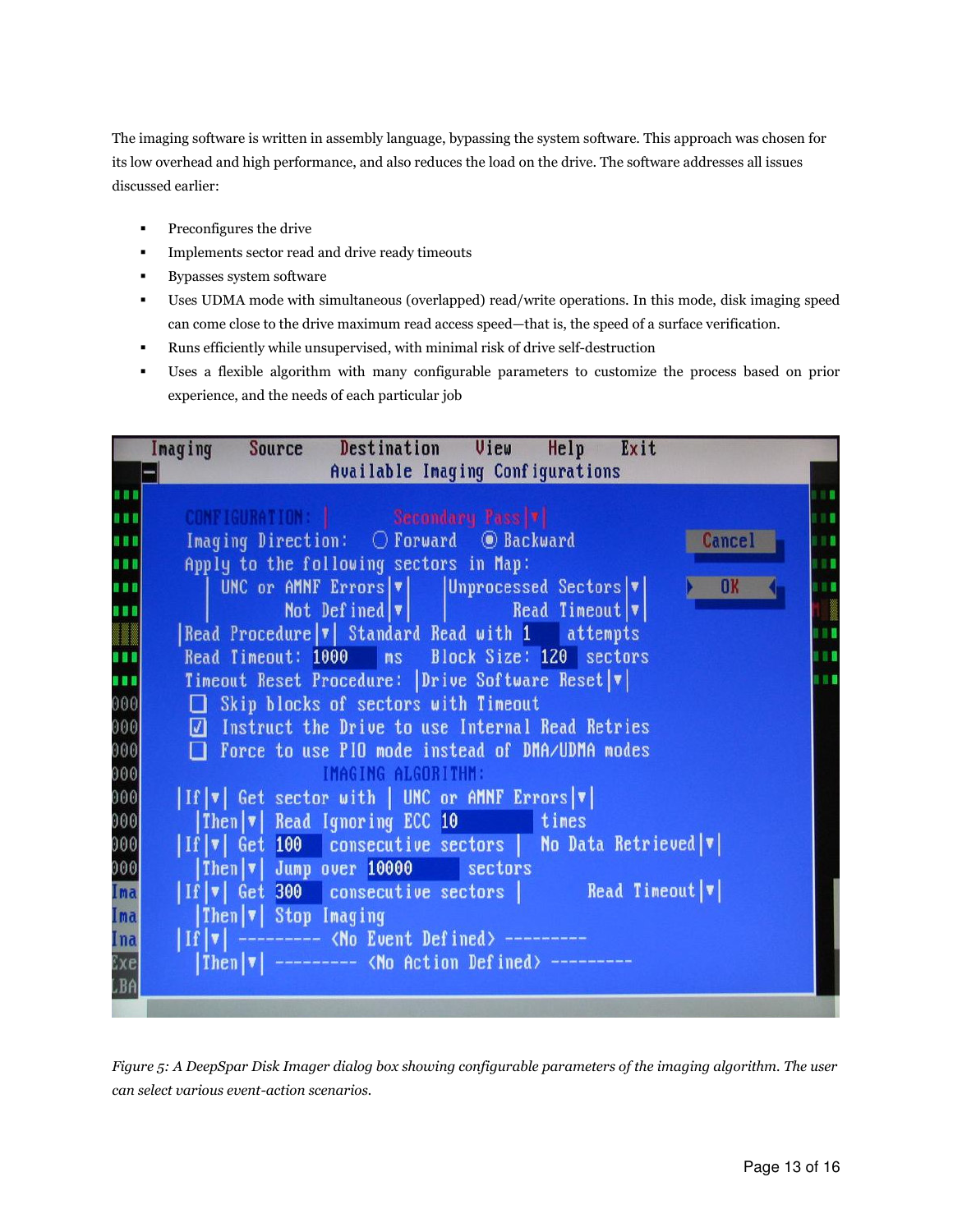### Destination Drive Stores All Information

In addition to the features mentioned, the product is configured to write all important information about the imaging process to the destination drive:

- Configuration parameters
- Map of sectors already read or attempted, along with error type, if any
- State of the imaging process
- Information about the source drive

This method of information management has several advantages. The image map ensures that, on subsequent passes, DeepSpar Disk Imager focuses its processes on sectors that were not successfully read during initial passes. The information and the map are updated dynamically so that if the imaging process is interrupted for any reason, the process can be restarted where it left off without any loss of information. With all information in one place, you do not need to keep other records of a particular job, such as information about the source drive, the client's order number, and a map of all problem sectors.

This feature may be useful if another, higher priority job arrives. Work on the current job can be interrupted without any extra effort, and continued again at any time in the future with no loss of imaged data or the associated information. Also, if a system power failure occurs, imaging can pick up where it left off once power is restored.

Configuration information and the image map written to the destination hard drive create an overhead of about two percent of the data, so the destination drive should be larger than the source drive.

### UDMA Enables Processor to Process Data on the Fly

Since DeepSpar Disk Imager uses UDMA with overlapped read/write operations, a typical data transfer rate for modern drives usually reaches up to 60 MB/s (about 3.6 GB/min) and for some drives may reach up to 75 MB/s (about 4.5 GB/min). This transfer method greatly speeds up the imaging process. Also, it leaves the processor free to perform other tasks during imaging. For example, DeepSpar Disk Imager displays information about imaged data on the screen on the fly. Figure 6 shows a typical information page displayed during imaging.

The status of recently read sectors appears in the top portion of the screen. This information tells you the success rate of the read process with the current set of parameters. You can change the parameters as necessary during the imaging process based on this information.

The sector contents appear in the middle of the screen for each sector on the fly. This information lets you know whether actual user data is being imaged, or whether the data is just an array of nulls, for example. With other imaging tools, the operator doesn't know the contents of the imaged data until imaging is complete. In these cases, the time and resources invested in imaging may be for nothing. Data recovery firms are particularly sensitive to this problem since most client arrangements are on a no data, no fee basis. So data evaluation on the fly is a distinct advantage. With DeepSpar Disk Imager, if the current sectors contain no user data, the operator can skip ahead and try another part of the disk.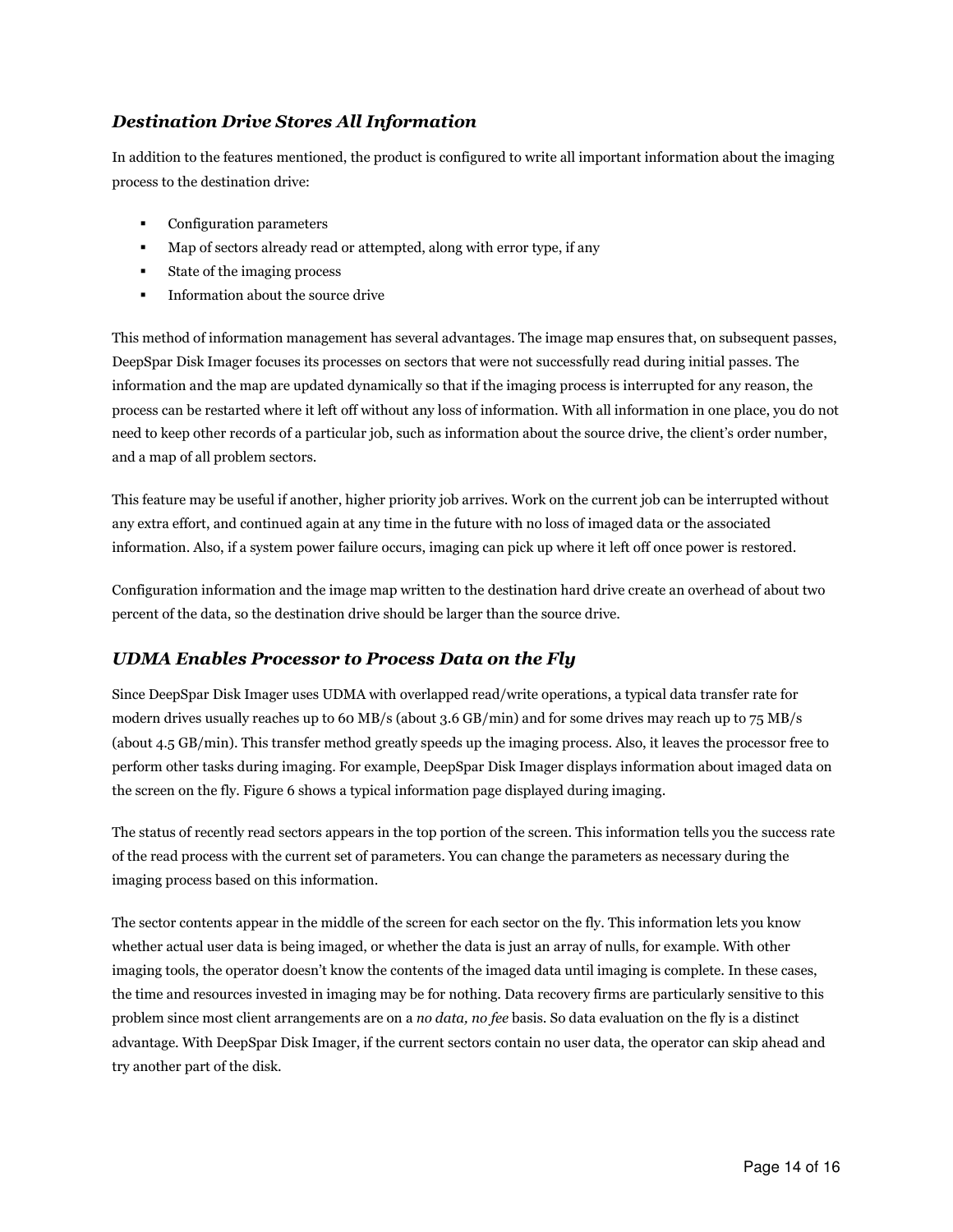Finally, while the imaging process is underway, DeepSpar Disk Imager also identifies file system structure elements (FAT and NTFS), and the files of known types. This information appears in the bottom status bar (Figure 6), thus further enhancing data evaluation functionality.

Note that using the processor to provide information on the fly this way does not slow down the imaging process, since data transfer is handled by a UDMA controller and not the processor. There is no speed trade-off for having all this information available on the fly.

|                                                                                   | Imaging     |                |                | Source                           |            |                | Destination    |            |                |    |                | View                     |                |           | He1p           |       | Exit           |                  |                |            |                              |  |
|-----------------------------------------------------------------------------------|-------------|----------------|----------------|----------------------------------|------------|----------------|----------------|------------|----------------|----|----------------|--------------------------|----------------|-----------|----------------|-------|----------------|------------------|----------------|------------|------------------------------|--|
|                                                                                   | <b>DRDY</b> |                | <b>DSC</b>     |                                  |            |                |                | <b>ERR</b> |                |    |                |                          |                |           |                |       | AMN            |                  |                | Unread: 52 |                              |  |
|                                                                                   |             |                |                | ,,,,,,,,,,,,,,,,,,,,,,,,,,,,,,,, |            |                |                |            |                |    |                |                          |                |           |                |       |                |                  |                |            |                              |  |
|                                                                                   |             |                |                |                                  |            |                |                |            |                |    |                | ,,,,,,,,,,,,,,,,,,,,,    |                |           |                |       |                |                  |                |            |                              |  |
|                                                                                   |             |                |                |                                  |            |                |                |            |                |    |                | ,,,,,,,,,,,,,,,,,,,,,,,, |                |           |                |       |                |                  |                |            |                              |  |
|                                                                                   |             |                |                |                                  |            |                |                |            |                |    |                |                          |                |           |                |       |                |                  |                |            |                              |  |
|                                                                                   |             |                |                |                                  |            |                |                |            |                |    |                |                          |                |           |                |       |                |                  |                |            |                              |  |
|                                                                                   |             |                |                |                                  |            |                |                |            |                |    |                |                          |                |           |                |       |                |                  |                |            |                              |  |
|                                                                                   |             |                |                |                                  |            |                |                |            |                |    |                |                          |                |           |                |       |                |                  |                |            |                              |  |
|                                                                                   |             |                |                |                                  |            |                |                |            |                |    |                |                          |                |           |                |       |                |                  |                |            |                              |  |
|                                                                                   |             |                |                |                                  |            |                |                |            |                |    |                |                          |                |           |                |       |                | ,,,,,,,,,,,,,,,, |                |            |                              |  |
| 00000000:                                                                         |             | 00             | 00             | 23                               | E7         | 1 <sub>D</sub> | E1             | 09         | A <sub>0</sub> | 00 | 00             | 00                       |                |           | 00 00 23 E7    |       | 1E             |                  |                |            | . . <b># #</b>               |  |
| 00000010:                                                                         |             | E <sub>1</sub> | 09             | C <sub>0</sub>                   | 00         | 00             | 00             | 00         | 00             | 23 | E7             | 1 <sub>F</sub>           | E <sub>1</sub> | <b>0A</b> | 20             | 00    | 00             |                  |                |            | . #                          |  |
| 00000020:                                                                         |             | 00             | 00             | 00                               | 23         | E <sub>7</sub> | 20             | E1         | 0A             | 40 | 00             | 00                       | 00             | 00        | 00             | 23    | E <sub>7</sub> |                  |                |            | . # @ # .                    |  |
| 00000030:                                                                         |             | 21             | E <sub>1</sub> | 0A                               | 60         | 00             | 00             | 00         | 00             | 00 | 23             | E <sub>7</sub>           | 22             | E1        | ΘA             | 80    | 00             |                  |                |            | 1. . <sup>.</sup> <b>. .</b> |  |
| 00000040:                                                                         |             | 00             | 00             | 00                               | 00         | 23             | E <sub>7</sub> | 23         | E1             | 0A | A <sub>0</sub> | 00                       | 00             | 00        | 00             | 00    | 23             |                  |                |            | . # . # #                    |  |
| 00000050:                                                                         |             | E8             | 00             | E <sub>1</sub>                   | $\theta$ B | 00             | 00             | 00         | 00             | 00 | 00             | 23                       | E8             | 01        | E <sub>1</sub> | 0B    | 20             |                  |                |            | . <b>. .</b>                 |  |
| 00000060:                                                                         |             | 00             | 00             | 00                               | 00         | 00             | 23             | E8         | 02 E1          |    | 0B             | 40                       | 00             | 00        | 00             | 00    | 00             |                  |                |            | . <b>. .</b> 0               |  |
|                                                                                   |             |                |                |                                  |            |                |                |            |                |    |                | 00                       | <b>23</b>      | E8        |                | 04 E1 | 0B             |                  |                |            | <b>1. 1.</b>                 |  |
| 00000070:                                                                         |             | 23             |                | E8 03 E1 0B 60 00 00 00 00       |            |                |                |            |                |    |                |                          |                |           |                |       |                |                  |                |            |                              |  |
| Imaging process started                                                           |             |                |                |                                  |            |                |                |            |                |    |                |                          |                |           |                |       |                |                  |                |            |                              |  |
| Imaging process interrupted by User.                                              |             |                |                |                                  |            |                |                |            |                |    |                |                          |                |           |                |       |                |                  |                |            |                              |  |
| Inactive state.                                                                   |             |                |                |                                  |            |                |                |            |                |    |                |                          |                |           |                |       |                |                  |                |            |                              |  |
| Exe:2033 Mso:170        Pic:1142        FAT{B:4} NTFS{B:3        Idx:1288 NFT:63} |             |                |                |                                  |            |                |                |            |                |    |                |                          |                |           |                |       |                |                  |                |            |                              |  |
| LBA 3802319 of 80293247(4٪)                                                       |             |                |                |                                  |            |                |                |            | 13678KB/s      |    |                | 49Min                    |                |           | $Pass1-01$     |       |                | 1404ms           | D <sub>4</sub> |            |                              |  |

Figure 6: Typical main screen during the imaging process. The top status bar shows the status of recently accessed sectors: read successfully, skipped, and errors, if any. Contents of sectors are shown on the fly. The bottom status bar shows the number of files of various types and operating system structure elements imaged so far: executable files, Microsoft Office files, pictures, file system elements.

With the features described above, DeepSpar Disk Imager addresses all the basic problems of traditional disk imaging methods.